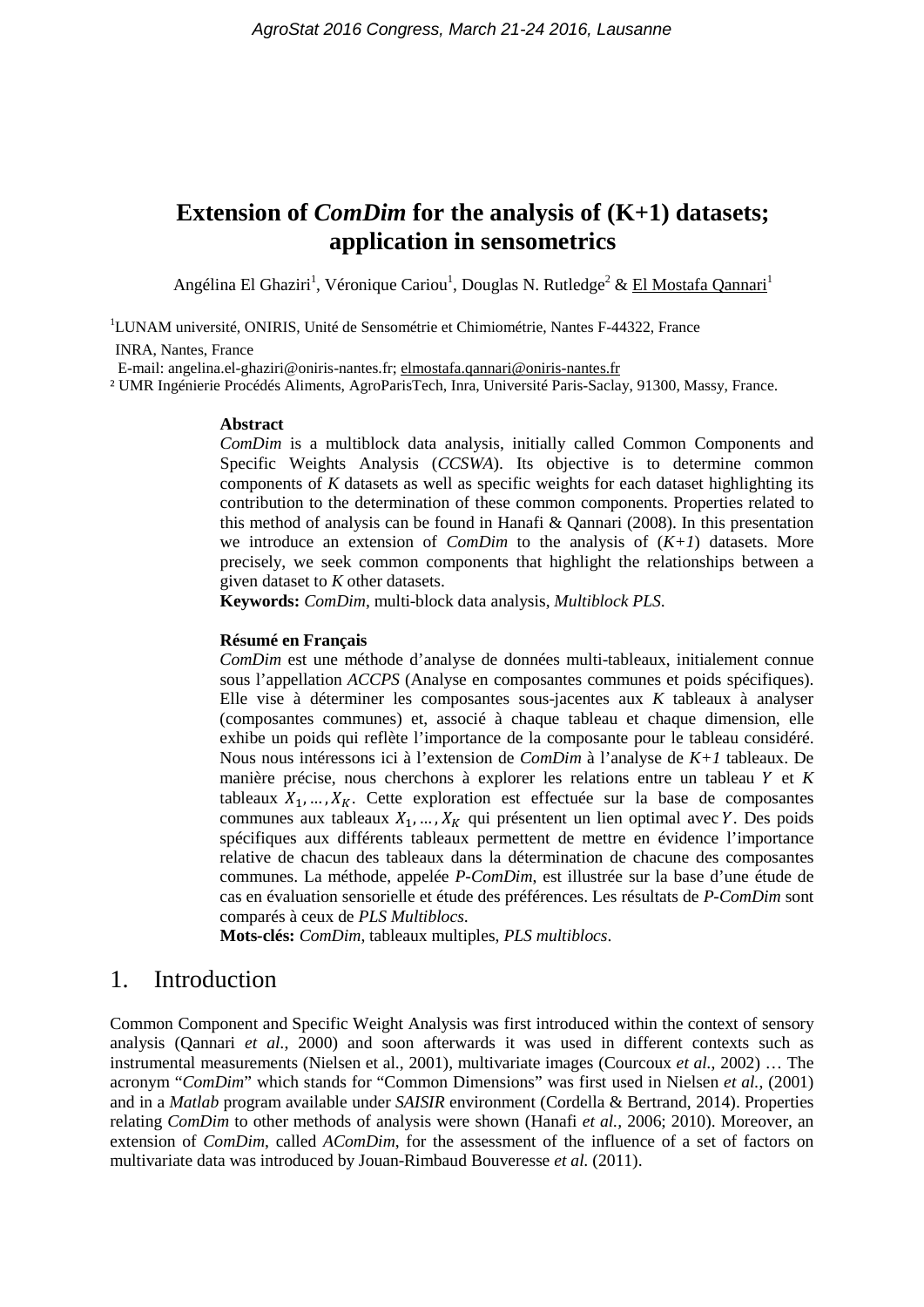We propose a new extension of *ComDim* for the analysis of (*K+1*) datasets. In the presence of a response dataset, Y, and K datasets pertaining to different measurements on the same individuals, the objective is to seek common components that highlight the relationships between the *K* datasets and and determine specific weights that reflect the contributions of the various datasets to the determination of these components. Properties related to this new method will be shown and an illustration on the basis of a case study which involves sensory and preference data will be presented (Pham *et al.*, 2008).

### 2. From ComDim to P-ComDim

We recall that for a set of multiblock data  $X_1, X_2, \ldots, X_k$  supposed to be centered, *ComDim* aims at determining common components  $q_1, q_2, \ldots, q_n$  and saliences  $(\lambda_r^{(k)})$  that reflect the importance of each block dataset in determining the underlying common components. These blocks and saliences are sought so as to approximate the association matrices  $W_k = X_k X_k^T$  by  $Q \Lambda_k Q^T = \sum_{r=1}^n \lambda_r^{(k)} q_r q_r^T$ 

This problem is solved in a sequential manner by seeking, at each stage, a common component and its associated saliences.

The strategy of analysis that we shall refer to as *P-ComDim* (*i.e.* Predictive *ComDim*) tackles the situation where we aim at predicting a dataset Y from K datasets  $X_1, X_2, \ldots, X_k$ . It follows the same pattern of analysis as *ComDim* by replacing the matrices  $W_k = X_k X_k^T$  by  $T_k = X_k X_k^T Y Y^T$ . Obviously, these latter matrices reflect the relationships of  $X_k$  ( $k=1...K$ ) with Y.

In the first stage of *P-ComDim*, we seek two components t and u, supposed to be of length 1, so as to minimize the quantity:

$$
\sum_{k=1}^K ||T_k - \lambda^{(k)} t u^T||^2
$$

In this expression, both components t and u are introduced to account for the fact that, unlike  $W_k =$  $X_k X_k^T$  the matrices  $T_k = X_k X_k^T Y Y^T$  are not symmetric.

Four algorithms can be proposed to solve the previous minimization problem ranging from a non-iterative algorithm to a *NIPALS*-like algorithm.

It is worth noting that some of the saliences  $\lambda^{(k)}$  are likely to be negative to account for the orientation of the variables in  $X_k$  in comparison to t and u. Therefore, we propose to assess the contribution of  $X_k$  to the determination of t and u by  $(\lambda^{(k)})^2$ .

For the determination of common components of higher order, we propose to deflate the datasets  $X_k$  ( $k=1...$  *K*) and *Y* with respect to the latent variables, t, determined at the previous stages.

The strategy of analysis is illustrated using datasets from a consumer study. The aim is to explain the preference scores (dataset Y) by three datasets:  $X_1$  (flavor),  $X_2$  (aroma),  $X_3$  (texture). These data are taken from Pham *et al.* (2008).

The outcomes of *P-ComDim* analysis are compared to those of *Multiblock-PLS* (Wangen *et al.*, 1989; Westerhius *et al.*, 1998)

### **References**

Cordella, C. B. Y. & Bertrand, D. (2014). SAISIR: A new general chemometric toolbox. *Trends in Analytical Chemistry,* 54, 75-82.